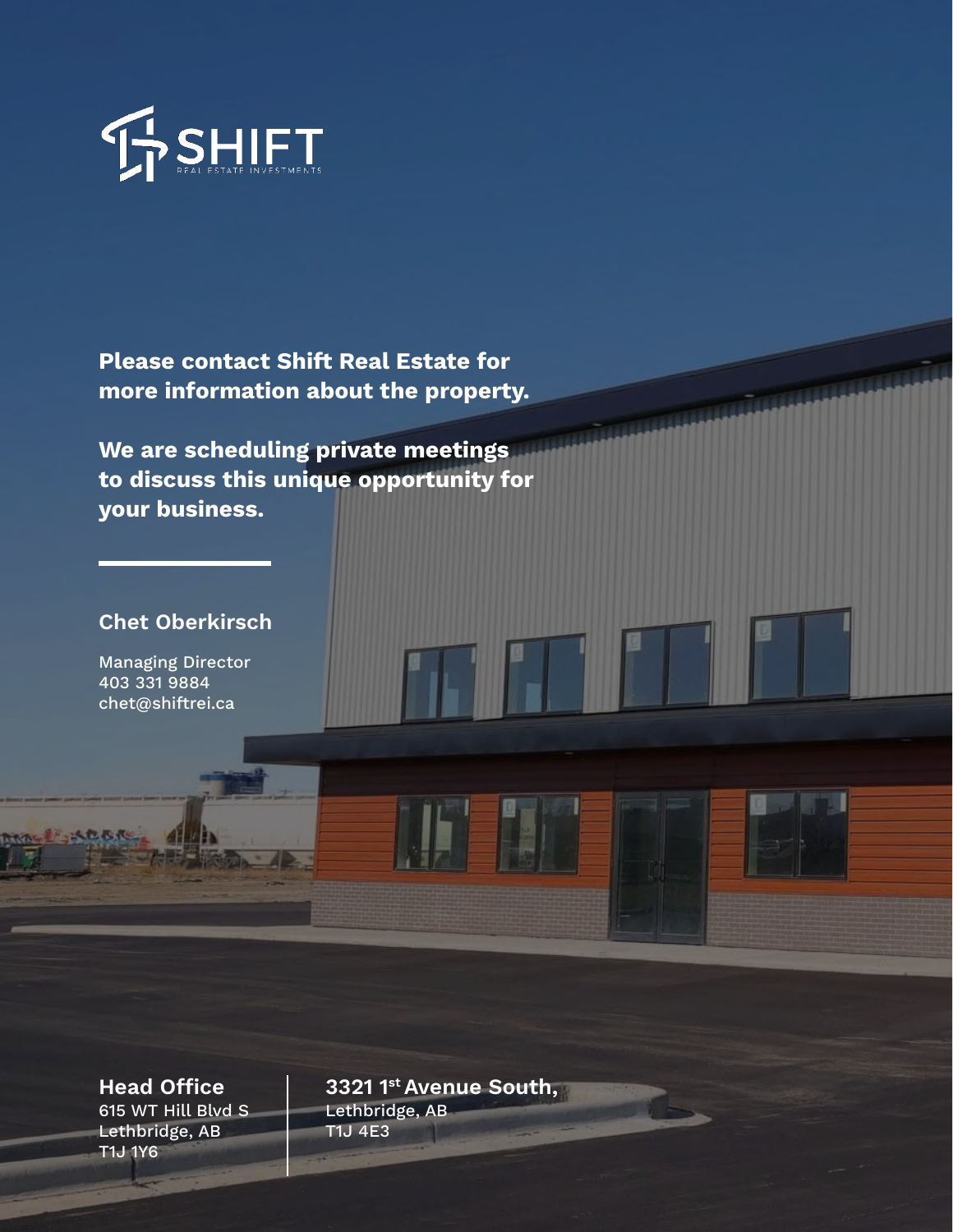

# FLEXIBLE SPACE 6,772 sf of Space Available for Lease

3321 <sup>1st</sup> Avenue South, Lethbridge, Alberta

Chet Oberkirsch

Managing Director 403 331 9884 chet@shiftrei.ca shiftrei.ca shiftrei.ca

**TITLES**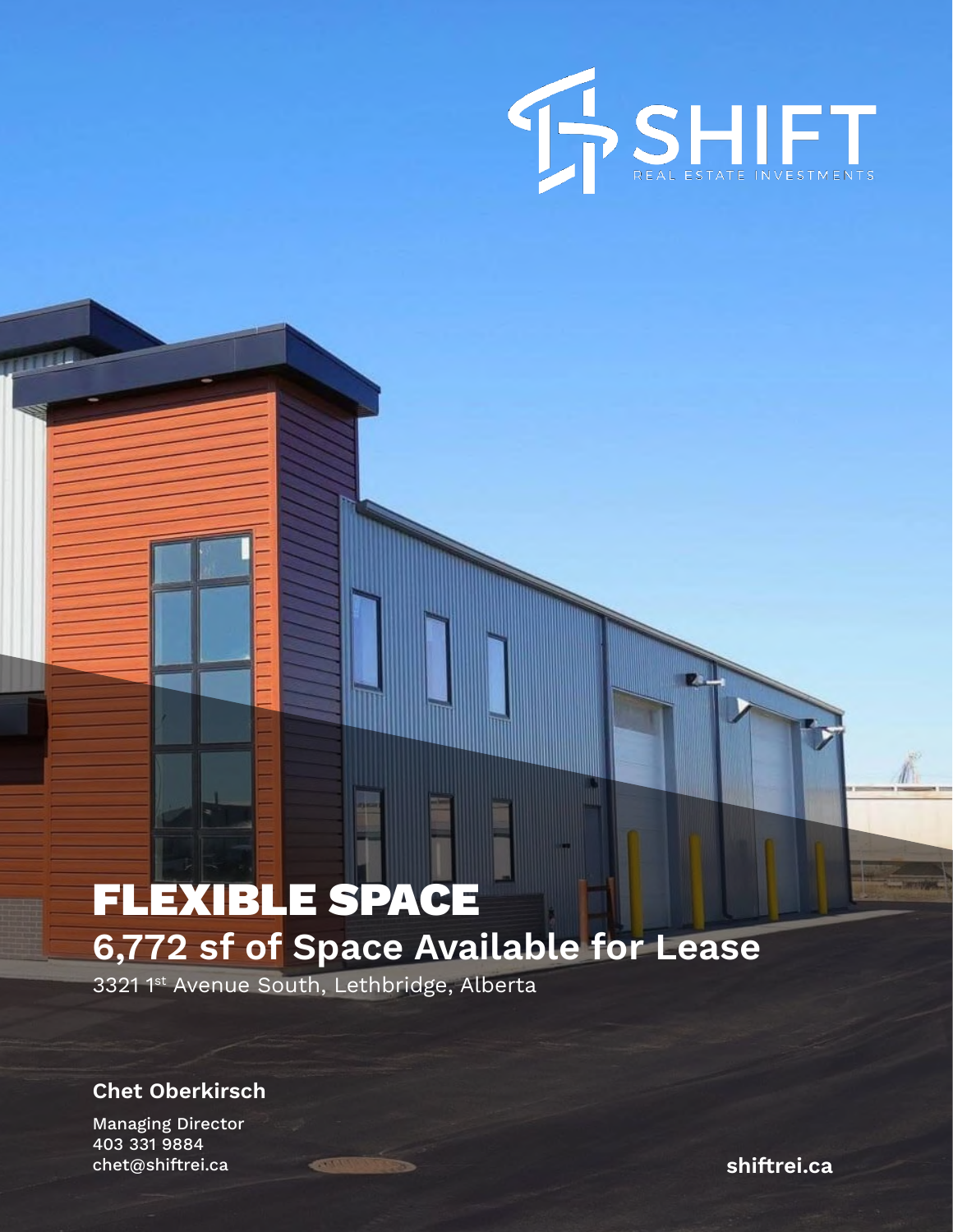## PROPERTY **HIGHLIGHTS**

Year Built 2021

Zoning Business Industrial (I-B)

Space 6,772 sf

Pricing Market Rate

Additional Rent \$6 psf (2021 Estimate)

Possession Available May 2021

Parking Flexibility for 16 - 50 stalls

#### **Signage**

Prominent building signage Stand alone sign available

25,100 VPD+ Highway 3 Traffic

# PROPERTY INFORMATION

#### 6,772 Sq. Ft. of CRU Space

The subject property is located in a desirable area with excellent exposure from Highway 3 (25, 100 VPD+).

Flexible space ideal for a light industrial user. This redevelopment property will include multiple overhead doors and a secure gated yard.

Possession available for May 2021.

Flexible space, suitable for a wide variety of users. Landlord willing to customize space to best suit needs.

Easily accessible site in close proximity to both Highway 3 and 43rd Street

Business Industrial zoning

Quality neighbouring tenants.

#### **Demographics**

Population of 100,000 people.

Median family income of \$90,570.

A population of over 340,000 in the Lethbridge Trade Area.

Steady population growth of 1.7% expected.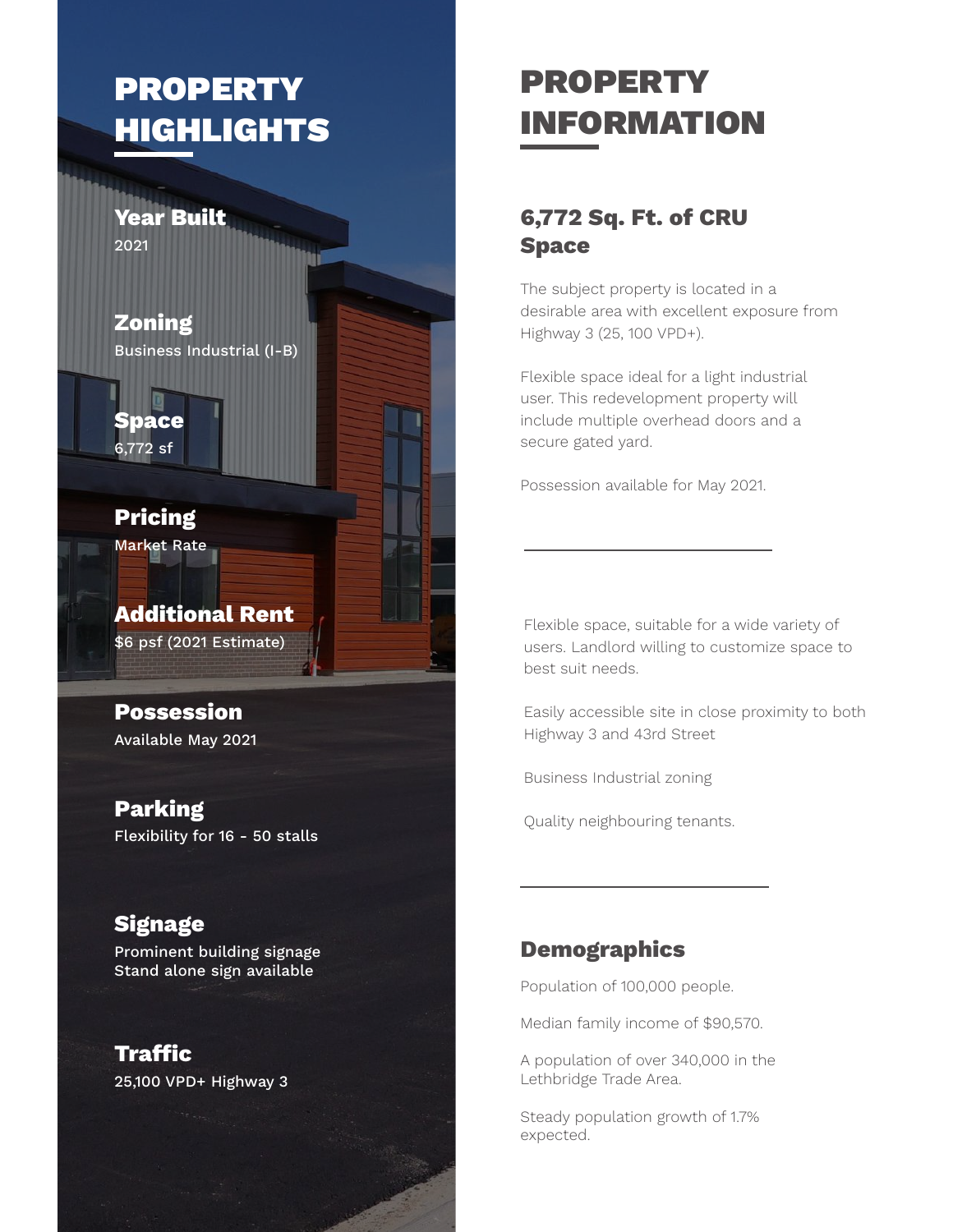





### POSSIBLE USES





Automotive Warehouse Hardware



Supplies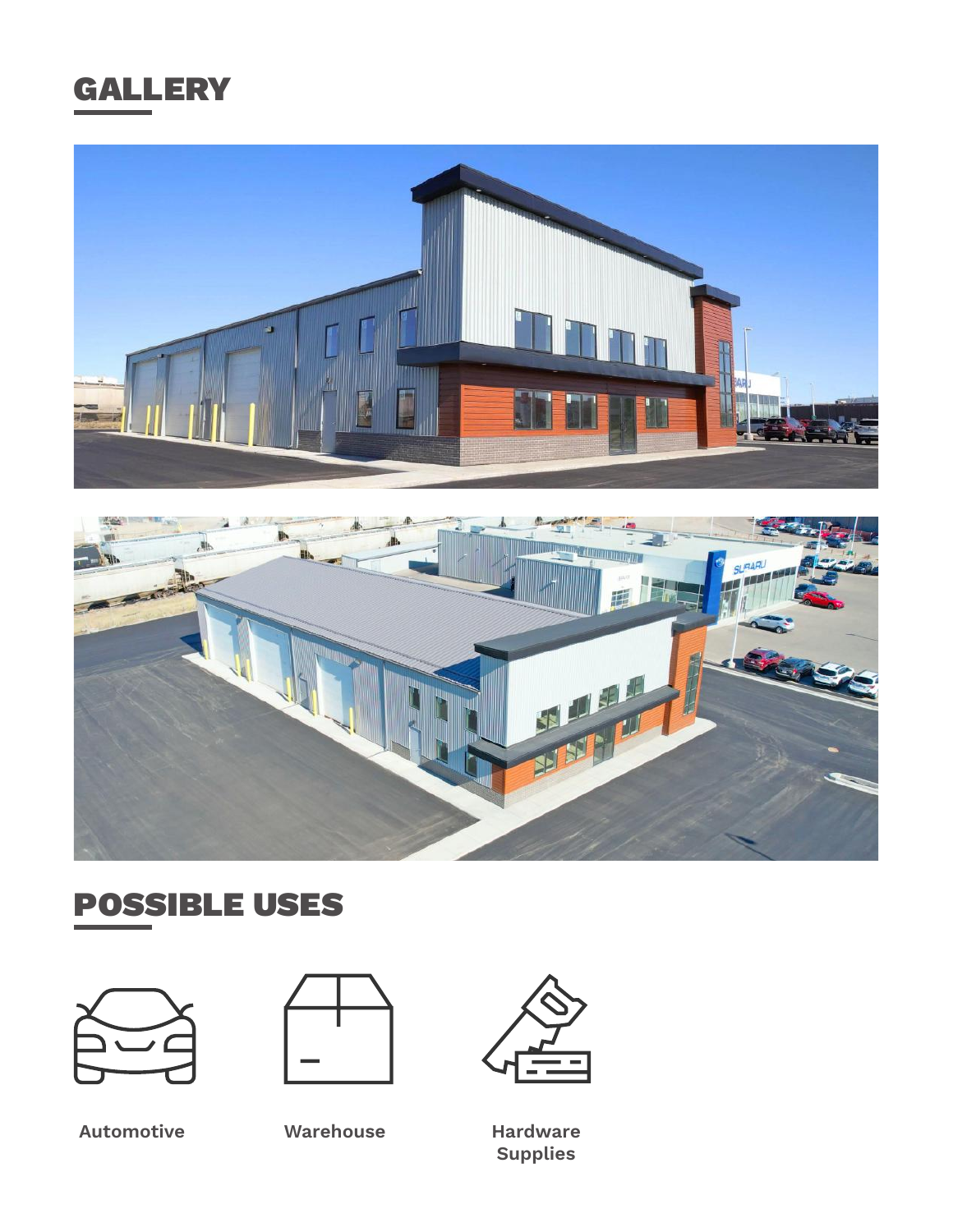### BLUEPRINTS



The information contained herein was obtained from sources which we deem reliable and, while thought to be correct,is not guaranteed or warranted by Shift Real Estate. nor can it form any part of any future contract.